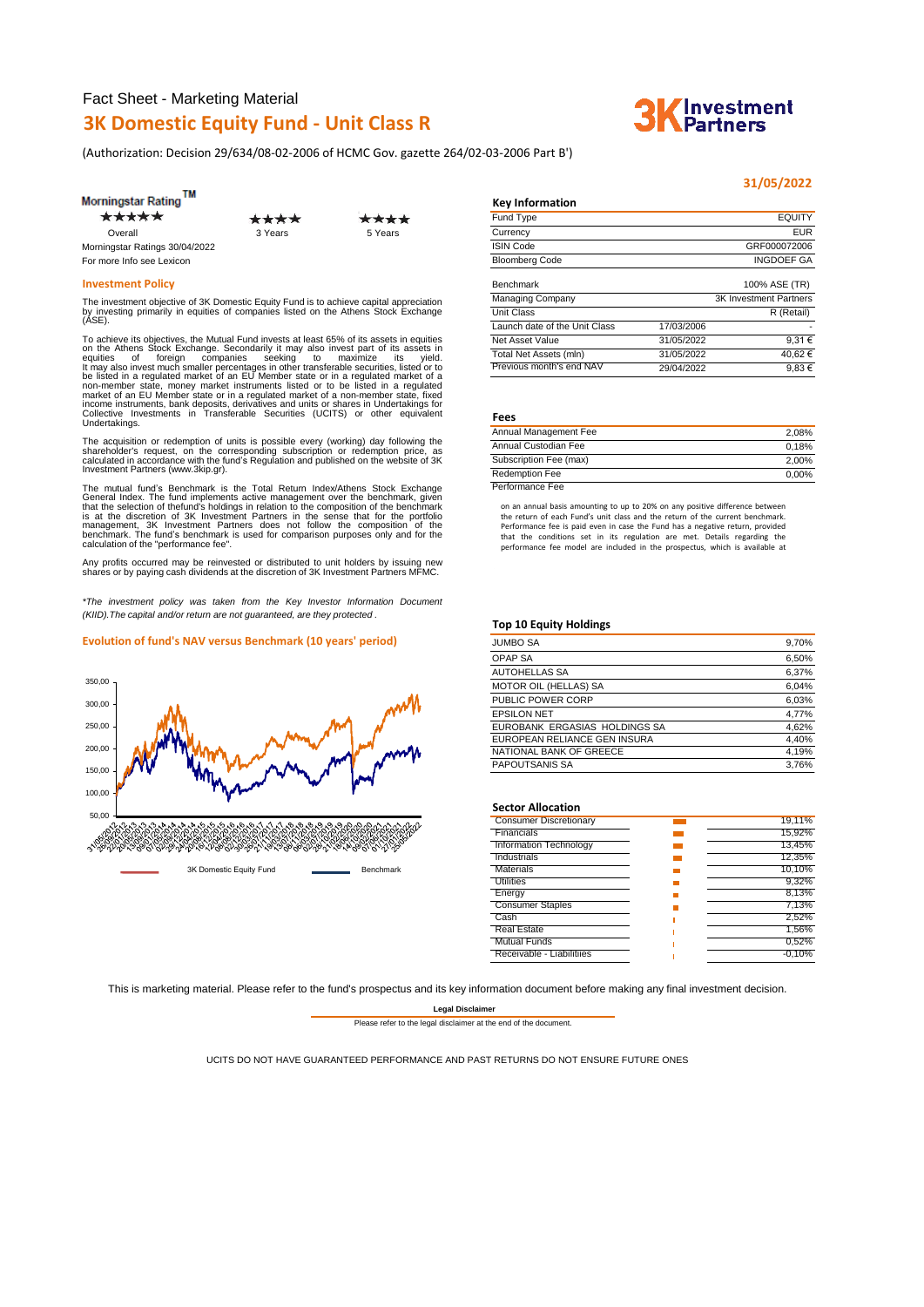**Past returns do not ensure future ones**



### **Cumulative Performance (%)**



Cumulative returns have as reference point the end of the most recent calendar month.

\* Since 01/07/2013 the funds's benchmark is Total Return General Index ASE. The previous benchmark of the fund had the following composition: 70% Total Return General Index ASE + 30% STOXX Balkan 50

## **Statistics**

| <b>EUR</b>               | 1Υ    | 3Υ    |
|--------------------------|-------|-------|
| Standard Deviation ('    | 12.64 | 22.44 |
| Alpha (%)                | 1.34  | 2.08  |
| Beta                     | 0.88  | 0.72  |
| <b>Information Ratio</b> | 0.28  | 0.13  |
| Tracking Error (%)       | 4.06  | 10.09 |

#### **Risk and Return Profile**

| Synthetic Risk and Reward Indicator (SRRI)    |                                     |  |
|-----------------------------------------------|-------------------------------------|--|
| Lower Risk-Typically lower rewards<br>rewards | <b>Higher Risk-Typically Higher</b> |  |

|--|--|

Historical data may not be a reliable indication of the future performance of this fund.

There is no guarantee that the risk indicator will remain unchanged, it may shift over time.

The lowest category of risk (1) does not mean that the investment is risk-

free. The mutual fund is in category 7 because it invests mainly in stocks which may fluctuate considerably. Hence the risk level is considered high.

The material risks associated with the mutual fund are the following:

Market risk, i.e. the risk of decline in market prices and the consequent fall in prices of some of the securities contained in the mutual fund's portfolio, is high given that the fund invests in equities.

The expected credit risk (the risk of an issuer being unable to discharge its obligations) is low, because the mutual fund invests only slightly or not at all in debt securities.

The mutual fund's liquidity risk is low. Liquidity Risks arise when a<br>specific underlying investment is difficult to be liquidated, causing<br>possible difficultyto redeem your investment from the mutual fund.

UCITS DO NOT HAVE GUARANTEED PERFORMANCE AND PAST RETURNS DO NOT ENSURE FUTURE ONES

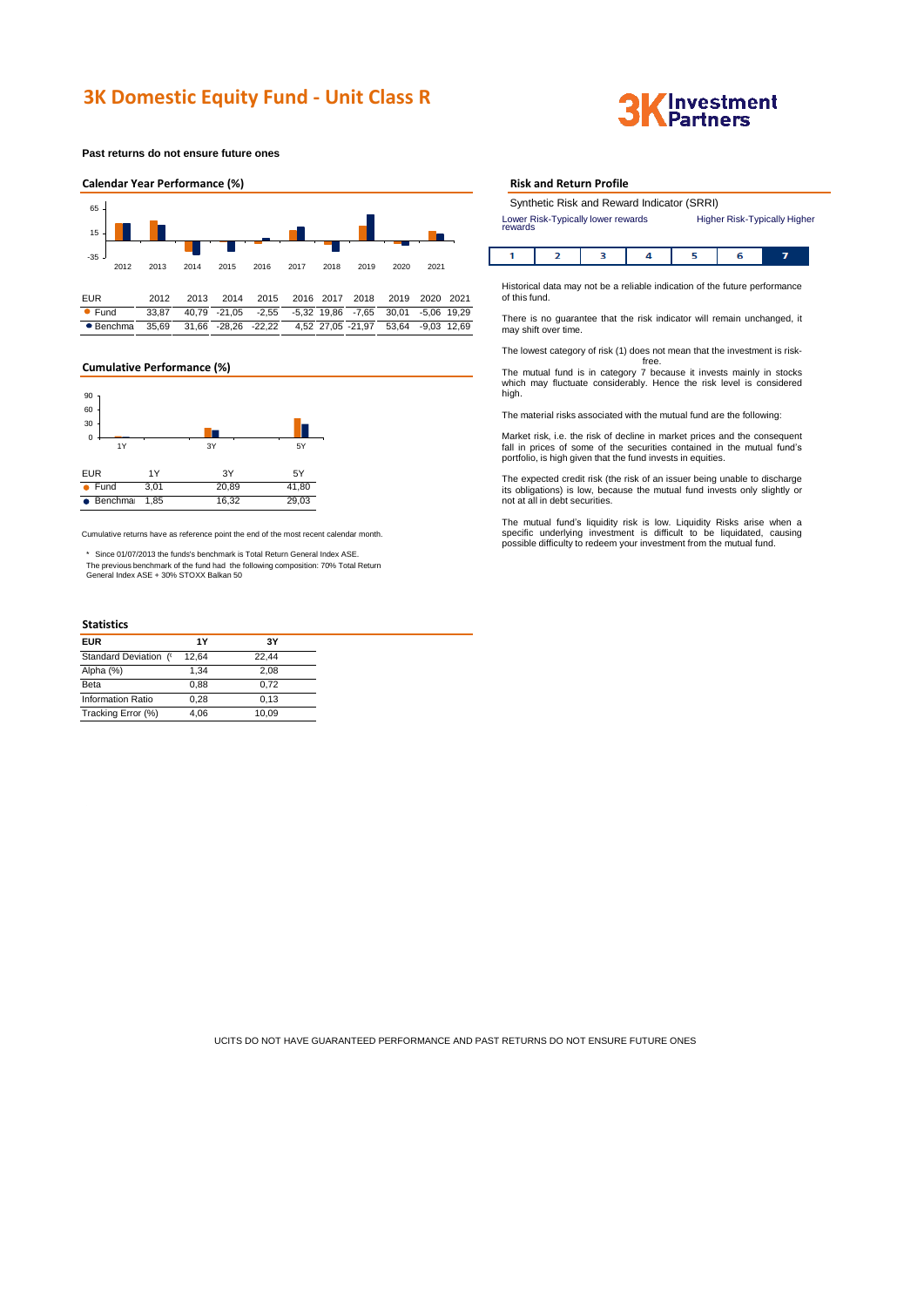

#### **Disclaimer**

This document is marketing material with informational content, which is prepared by "3K INVESTMENT PARTNERS MFMC". ("Company")<br>solely for informational purposes and the provision of general information about the company i The information or opinions contained therein are addressed to existing or potential customers in general, without taking into consideration the<br>individual circumstances, investment objectives, financial viability, level o hereof and, therefore, do not constitute and should not be construed, directly or indirectly, as a proposal or offer to trade in financial instruments<br>or currencies or as a recommendation or advice for making investment de accordance with the requirements of the law aimed at ensuring the independence of investment research.

Subject to the contrary statement, all views, statements and information set forth herein belong to the Company, which has received an<br>operating license and is supervised by the Hellenic Capital Market Commission, and may Company.

Following this, the recipient of this information must proceed with his own research, analysis and confirmation of the information and data contained in this form and seek independent legal, tax and investment advice from professionals, before proceeding to make his investment decision.

#### Investments involve risks. The initial value of the investment and its return may increase or decrease, with a possible loss of **invested capital.**

Especially with regard to UCITS, interested investors are invited, before making any investment decision, to read carefully the Key Investor Information Document and the Prospectus of the UCITS and to assess, with the help and advice of specialized professional consultants, the<br>suitability of any investment and the tax consequences it may have. The Key Investor reports of the UCITS, managed by the Company, are available in Greek, free of charge, at the Company's headquarters and on its website www.3kip.gr

For information in the Greek language regarding the process of submitting a complaint or complaint by investors or prospective investors, as<br>well as the possibility of appealing to the "Hellenic Financial Mediator-Civil No to the link https://www.3kip.gr/el/static/complaintpolicy\_el.aspx

The information provided in this document is not accompanied by any guaranteed, either expressed or implied. UCITS do not have a<br>guaranteed return and past returns do not guarantee any future returns. Given the financial a

#### **MORNINGSTAR®**

Copyright © 2021 Morningstar UK Limited. All Rights Reserved. The information contained herein: (1) is proprietary to Morningstar and/or 3K<br>Investment Partners : (2) may not be copied or distributed: and (3) is not warrant .<br>Invent Partners ; (2) may not be copied or distributed; and (3) is not warranted to be accurate, complete or timely. Neither Morningstar nor 3K Investment Partners are responsible for any damages or losses arising from any use of this information. Past performance is no guarantee

of future results. The Morningstar Rating is an assessment of a fund's past performance – based on both return and risk – which shows how similar investments compare with their competitors. A high rating alone is insufficient basis for an investment decision.

**Management Company: 3K Investment Partners M.F.M.C. Single Member SA – Address: 25-29 Karneadou Str, 10675 Athens- General Commercial Registry Number: 1003501000 - Ministry of National Economy decision: 38476/Β 1288/13-09-1990 Custodian: Piraeus Bank - Supervising Authority: Hellenic Capital Market Commission**

UCITS DO NOT HAVE GUARANTEED PERFORMANCE AND PAST RETURNS DO NOT ENSURE FUTURE ONES